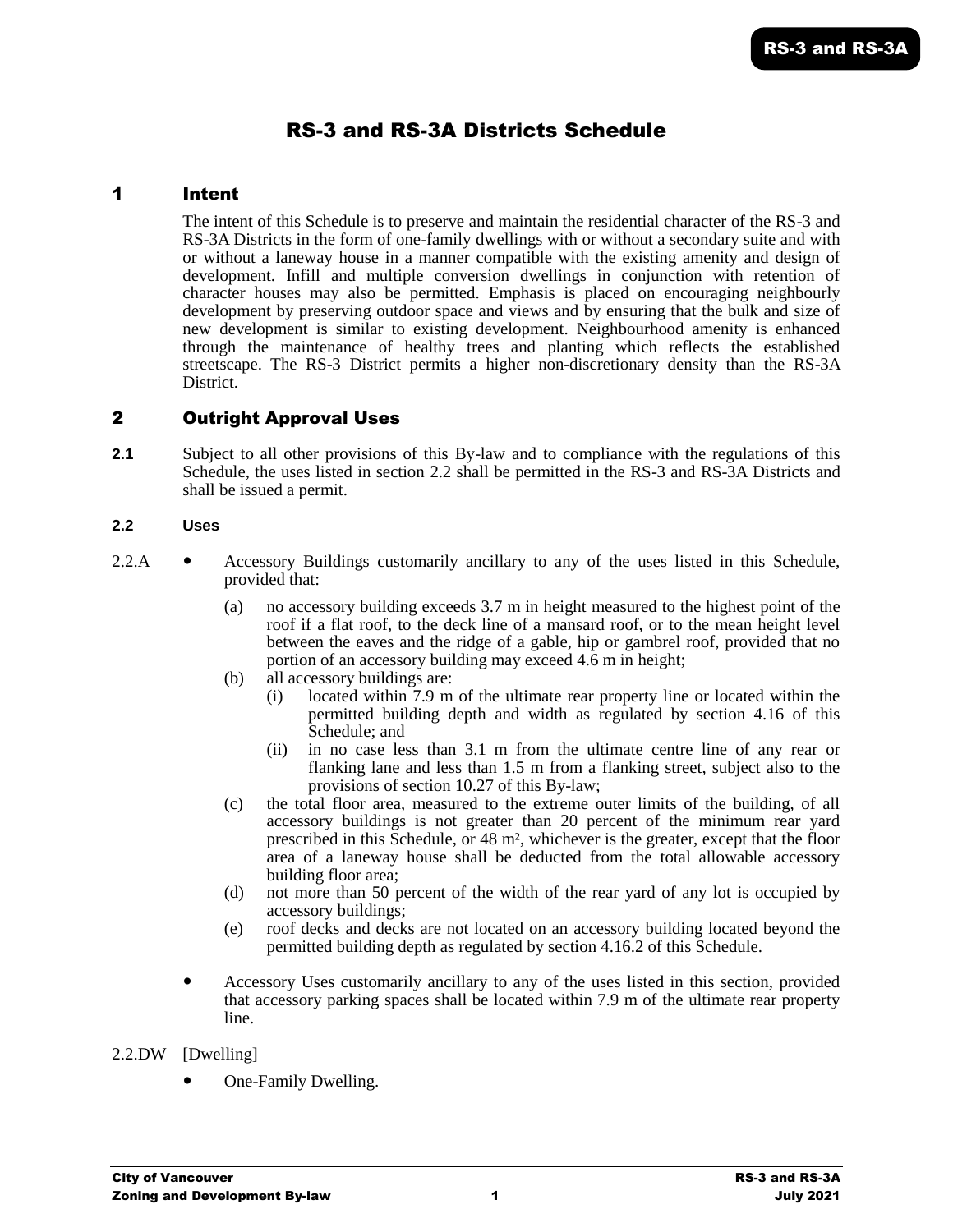## 2.2.I [Institutional]

 Community Care Facility – Class A, subject to the regulations, variations, and relaxations that apply to a one-family dwelling.

# 3 Conditional Approval Uses

- 3.1 Subject to all other provisions of this By-law, the Director of Planning may approve any of the uses listed in section 3.2 of this Schedule, with or without conditions, provided that the Director of Planning first considers:
	- (a) the intent of this Schedule and all applicable Council policies and guidelines; and
	- (b) the submission of any advisory group, property owner or tenant.

#### **3.2 Uses**

- 3.2.A Accessory Buildings customarily ancillary to any of the uses listed in this Schedule, other than accessory buildings providing parking, and other than as provided for in section 2.2.A of this Schedule.
	- Accessory Uses customarily ancillary to any of the uses listed in this Schedule, other than as provided for in section 2.2.A of this Schedule.

#### 3.2.AG [Agricultural]

- Urban Farm Class A.
- 3.2.C [Cultural and Recreational]
	- Community Centre or Neighbourhood House.
	- Library in conjunction with a Community Centre.
	- Park or Playground.
- 3.2.D **.** Deposition or extraction of material so as to alter the configuration of the land.

#### 3.2.DW [Dwelling]

- Dwelling Units in conjunction with a Neighbourhood Grocery Store.
- Infill in conjunction with retention of a character house existing on the site as of January 16, 2018.
- Laneway House.
- Multiple Conversion Dwelling, in conjunction with retention of a character house existing on the site as of January 16,  $2018$ , that contains no house keeping or sleeping units.
- One-Family Dwelling with Secondary Suite.
- Seniors Supportive or Assisted Housing.

## 3.2.I [Institutional]

- Ambulance Station.
- Child Day Care Facility.
- Church.
- Hospital.
- Public Authority Use essential in this District.
- School Elementary or Secondary.
- Social Service Centre.
- Community Care Facility Class B.
- Group Residence.
- 3.2.0 [Office]
	- Temporary Sales Office.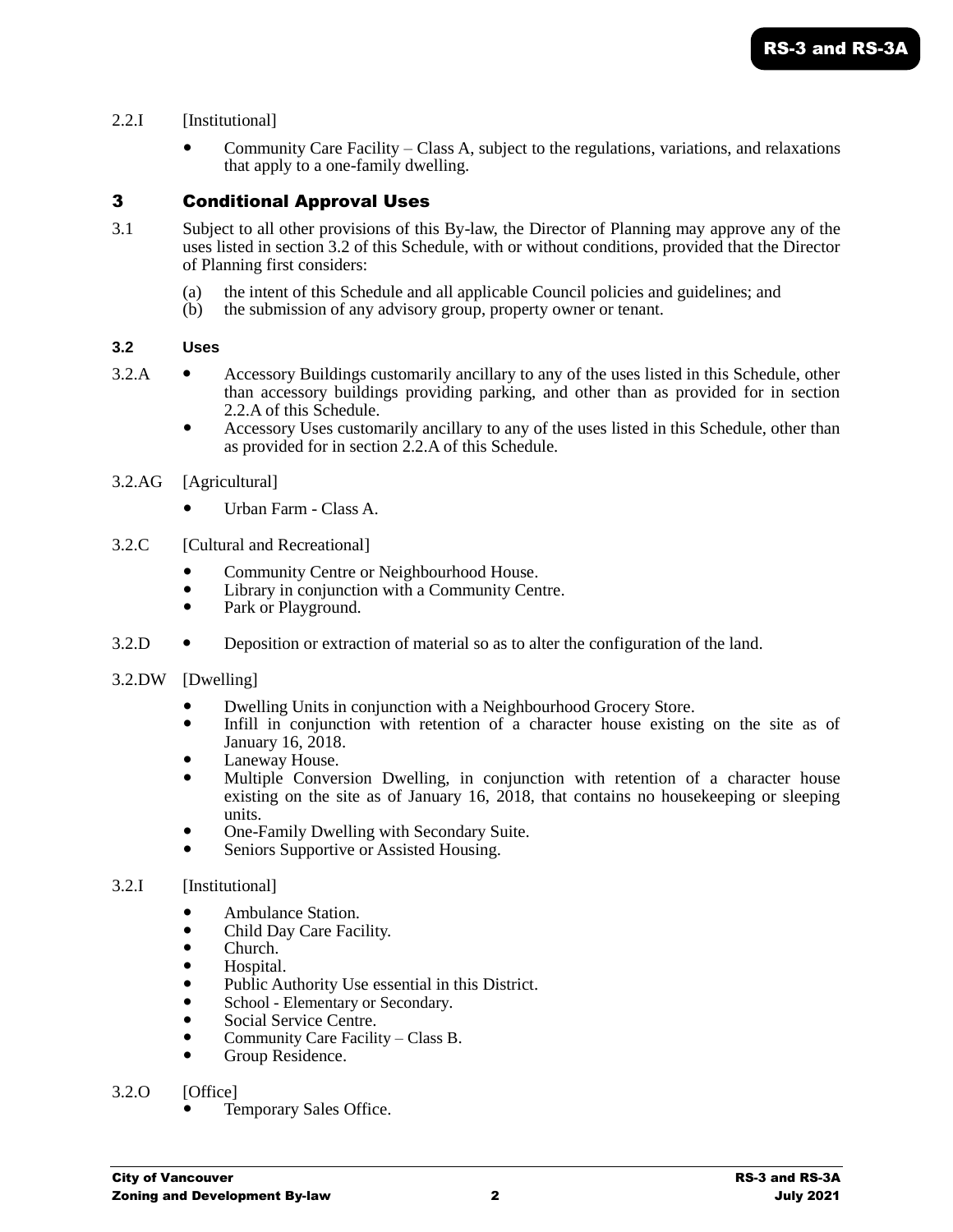- 3.2.P [Parking]
	- Parking Area ancillary to a principal use on an adjacent site.
- 3.2.R [Retail]
	- Farmers' Market. *Compatibility with nearby sites, parking, traffic, noise, hours of operation, size of facility, pedestrian amenity*.
	- Neighbourhood Grocery Store
	- Public Bike Share.
- 3.2.S [Service]
	- Bed and Breakfast Accommodation.
	- Short Term Rental Accommodation.
- 3.2.U [Utilities and Communication]
	- Public Utility.

# 4 Regulations

All uses approved under sections 2 and 3 of this District Schedule shall be subject to the following regulations:

- **4.1 Site Area --** Not Applicable.
- **4.2 Frontage --** Not Applicable.

## **4.3 Height**

- 4.3.1 A building shall not:
	- (a) in RS-3, exceed 10.7 m in height and have more than 2½ storeys;
	- (b) in RS-3A, exceed 9.2 m in height and have more than 2½ storeys.
- 4.3.2 Height shall be measured from a hypothetical surface determined by joining the existing grades at the intersections of the hypothetical lines defining the front and rear yards and the side property lines, except that if the Director of Planning is of the opinion that the hypothetical surface determined by joining the existing grades is not compatible with the existing grades of adjoining sites or general topography of the area, the Director of Planning may instead require that height be measured from base surface.
- 4.3.3 Notwithstanding the provisions of section 4.3.1(b) in RS-3A the height of a building:
	- (a) can be increased from 9.2 m to a maximum of 10.7 m provided that all roofs are either of a gable, hip or gambrel design and have a pitch of at least a 7:12 ratio over the whole roof area, except that
		- (i) roofs covering only the first storey do not require a minimum slope, and (ii) roofs covering a dormer can have a slope of at least a  $4:12$  ratio over the
		- roofs covering a dormer can have a slope of at least a 4:12 ratio over their area; or
	- (b) may be increased from 9.2 m to a maximum of 10.7 m by the Director of Planning provided that the Director of Planning considers the intent of this Schedule and all applicable policies and guidelines adopted by Council.

## **4.4 Front Yard**

4.4.1 A front yard shall be provided with a depth of the average depth of the two adjacent sites on each side of the site, subject to the following: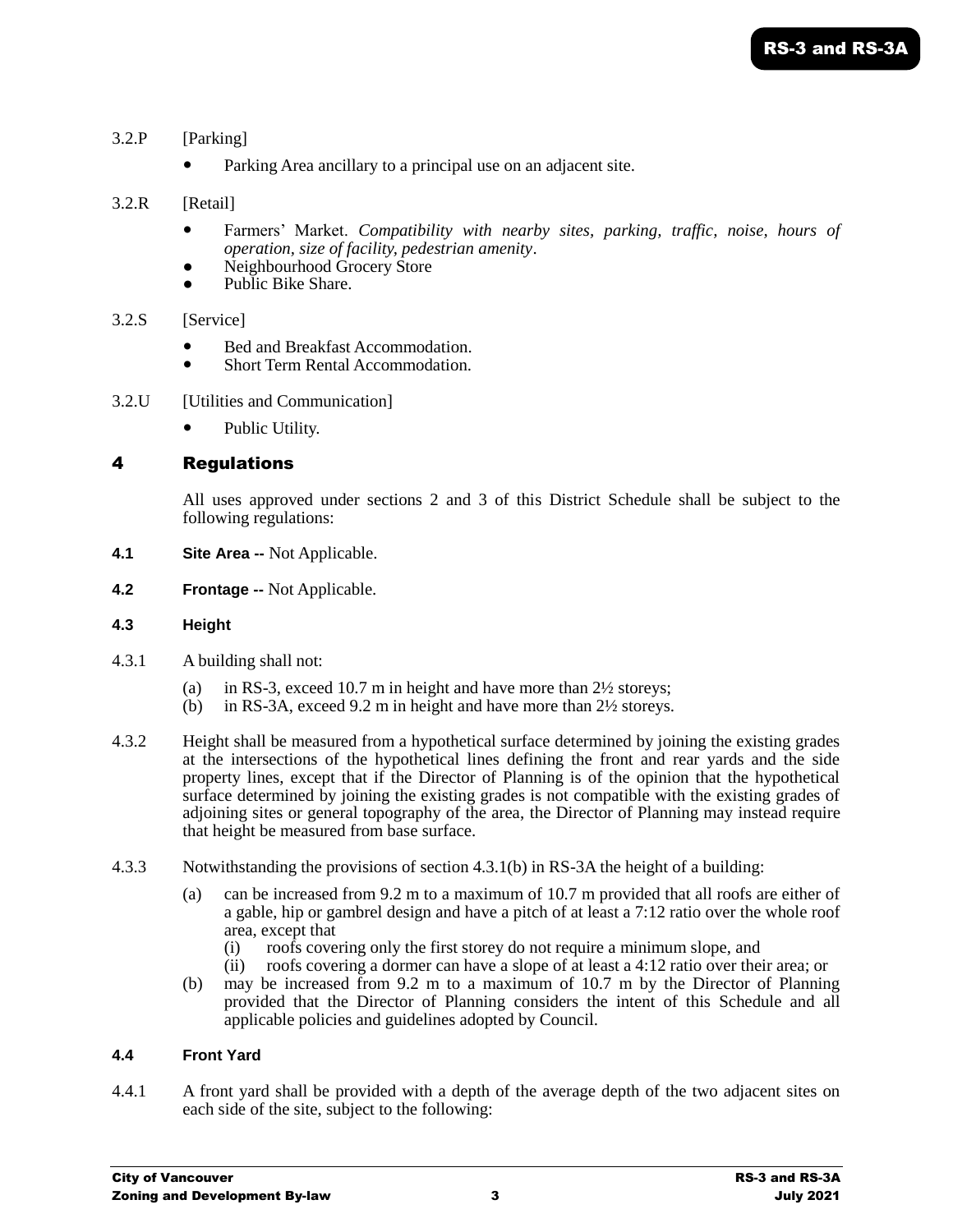- (a) where an adjacent site is vacant, it shall be deemed to have a front yard depth of 20 percent of the depth of the site;
- (b) if one or more of the adjacent sites front on a street other than that of the development site or the adjacent sites are separated by a street or lane, then such adjacent sites shall not be used in computing the average; and
- (c) where the site is adjacent to a flanking street or lane, the average depth shall be computed using the remainder of the adjacent sites.
- 4.4.2 The Director of Planning may vary the front yard requirement on a double fronting site or a site where a building line has been established pursuant to section 14.1 of this By-law.
- 4.4.3 Entries, porches and verandahs complying with the conditions of section 4.7.3(h) shall be permitted to project into the required front yard a maximum of 1.8 m provided that such a projection is limited to 30% of the width of the building.

#### **4.5 Side Yard**

- 4.5.1 A side yard with a minimum width of 10 percent of the site width shall be provided on each side of the building.
- 4.5.2 In the case of a corner site which has located at its rear, with or without the intervention of a lane, a site which fronts on the street flanking the corner site, the exterior side yard shall be regulated by the provisions of section 10.27 of this By-law.

#### **4.6 Rear Yard**

- 4.6.1 A rear yard with a minimum depth of 10.7 m shall be provided, measured from the rear property line.
- 4.6.2 In the case of a site having an average depth of less than 36.5 m, this rear yard may be reduced in accordance with section 10.29 of this By-law.

#### **4.7 Floor Space Ratio**

- 4.7.1 The floor space ratio and floor area shall be as follows:
	- (a) for buildings existing prior to April 12, 1988 the area of all floors at or above finished grade and of the floors of any storey, basement or cellar located below a storey which has a floor surface located 2.0 m or more above finished grade shall not exceed a floor space ratio of:
		- (i)  $0.16$  plus 130 m<sup>2</sup> in the RS-3 District;
		- (ii)  $0.12$  plus 130 m<sup>2</sup> in the RS-3A District; and
	- (b) in all other cases, the area of all floors at or above finished grade and of the floors of any storey, basement or cellar located below a storey which has a floor surface located 1.8 m or more above finished grade shall not exceed a floor space ratio of:
		- (i)  $0.16$  plus 130 m<sup>2</sup> in the RS-3 District;
		- (ii) 0.12 plus 130 m² in the RS-3A District; and
		- both subject to the following:
	- (c) the Director of Planning may permit an increase in the maximum floor space ratio to 0.20 plus 130 m², provided that the Director of Planning first approves a plan showing existing and proposed landscaping and that he considers:
		- (i) the intent of this Schedule and all applicable policies and guidelines adopted by Council;
		- (ii) the effect of the increase in floor area on adjacent properties;
		- (iii) the preservation of the architectural character of the area; and
	- (d) the maximum floor area shall not exceed 604 m²;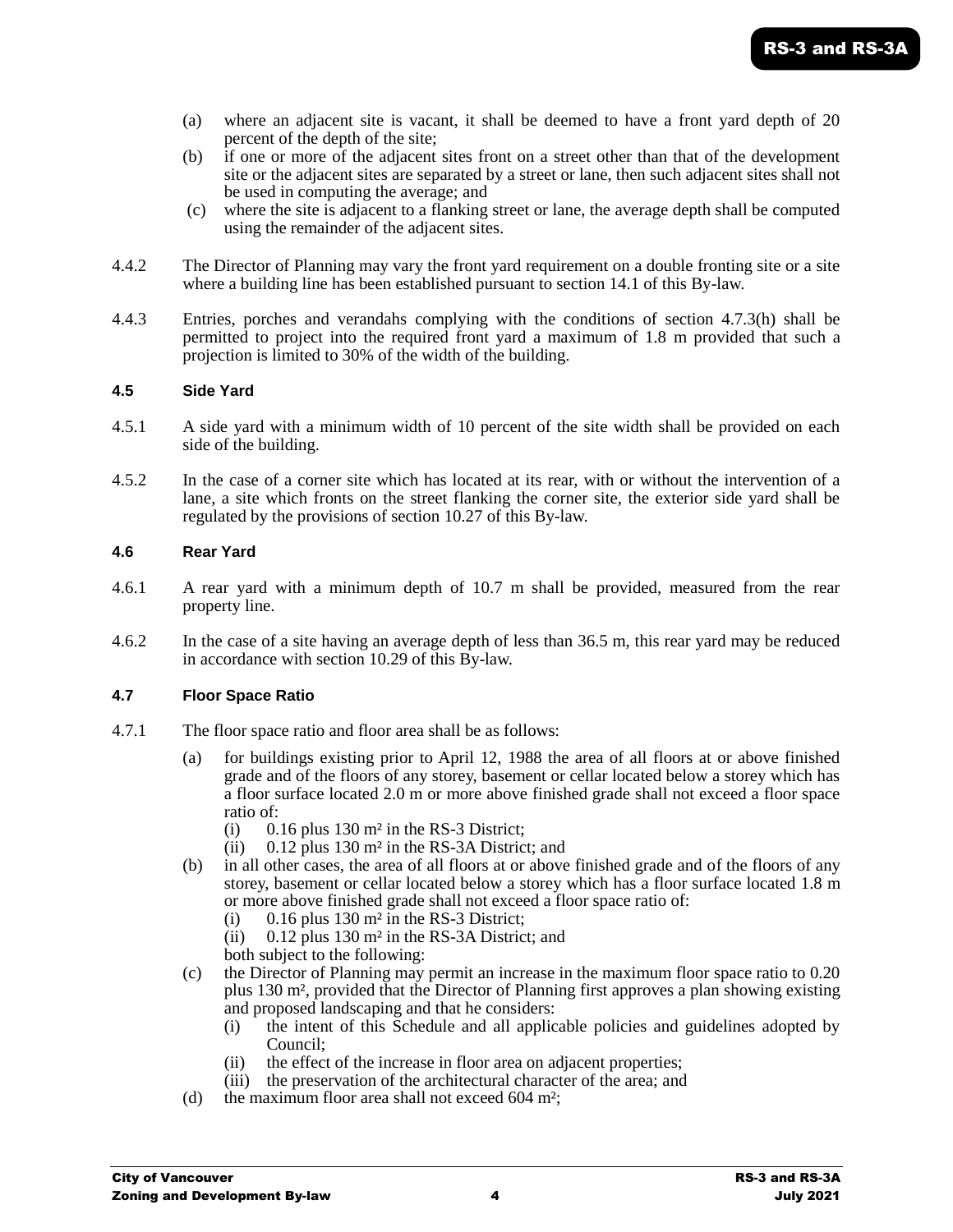- (e) notwithstanding subsection (d), the Director of Planning may increase the maximum permitted floor space ratio to  $0.25$  plus 130 m<sup>2</sup> to facilitate an addition to a character house, if the Director of Planning first considers the intent of this Schedule and all applicable policies and guidelines adopted by Council; and
- (f) notwithstanding subsection (d), the Director of Planning may increase the maximum permitted floor space ratio to  $0.3$  plus 130 m<sup>2</sup> for infill in conjunction with retention of a character house, if the Director of Planning first considers the intent of this Schedule and all applicable policies and guidelines adopted by Council.
- 4.7.2 The following shall be included in the computation of floor space ratio:
	- (a) all floors, including earthen floor, to be measured to the extreme outer limits of the building;
	- (b) stairways, fire escapes, elevator shafts and other features which the Director of Planning considers similar, to be measured by their gross cross-sectional areas and included in the measurements for each floor at which they are located;
	- (c) where the distance from a floor to the floor above, or where there is no floor above, to the top of the roof joists, exceeds 3.7 m, an amount equal to the area of the floor below the excess height; and
	- (d) the floor area of bay windows, regardless of seat height, location on building or relationship to yard setbacks, in excess of the product of the total floor area permitted above the basement times 0.01.
- 4.7.3 The following shall be excluded in the computation of floor space ratio and floor area:
	- (a) balconies and decks and any other appurtenances which, in the opinion of the Director of Planning, are similar to the foregoing, provided that the total area of these exclusions does not exceed 8% of the floor area being provided;
	- (b) patios and roof decks, provided that the Director of Planning first considered the effect on privacy and overlook;
	- (c) where floors are used for off-street parking and loading, the taking on or discharging of passengers, bicycle storage in multiple conversion dwellings containing 3 or more units or in multiple dwellings or uses which, in the opinion of the Director of Planning, are similar to the foregoing, those floors or portions thereof not exceeding 7.3 m in length so used which:
		- (i) are located in an accessory building located within 7.9 m of the ultimate rear property line, or
		- (ii) where a site has no developed secondary access, are attached to a principal building, or in an accessory building located within the building depth and width regulated by the provisions of section 4.16, up to a maximum of 42 m²;
	- (d) child day care facilities to a maximum floor area of 10 percent of the permitted floor area, provided the Director of Planning, on the advice of the Director of Social Planning, is satisfied that there is a need for a day care facility in the immediate neighbourhood;
	- (e) areas of undeveloped floors which are located
		- (i) above the highest storey or half-storey and to which there is no permanent means of access other than a hatch; or
		- adjacent to a storey or half-storey with a ceiling height of less than  $1.2$  m.
	- (f) for buildings existing prior to April 12, 1988, basements, cellars and other spaces below floor surfaces located less than 2.0 m above finished grade and not extending beyond the outermost walls of the first or second storey at or above finished grade of the principal building but including entries, porches and verandahs complying with the conditions of section 4.4.3;
	- (g) in all other cases, basements, cellars and other spaces below floor surfaces located less than 1.8 m above finished grade and not extending beyond the outermost walls of the first or second storey at or above finished grade of the principal building but including entries, porches and verandahs complying with the conditions of section 4.4.3;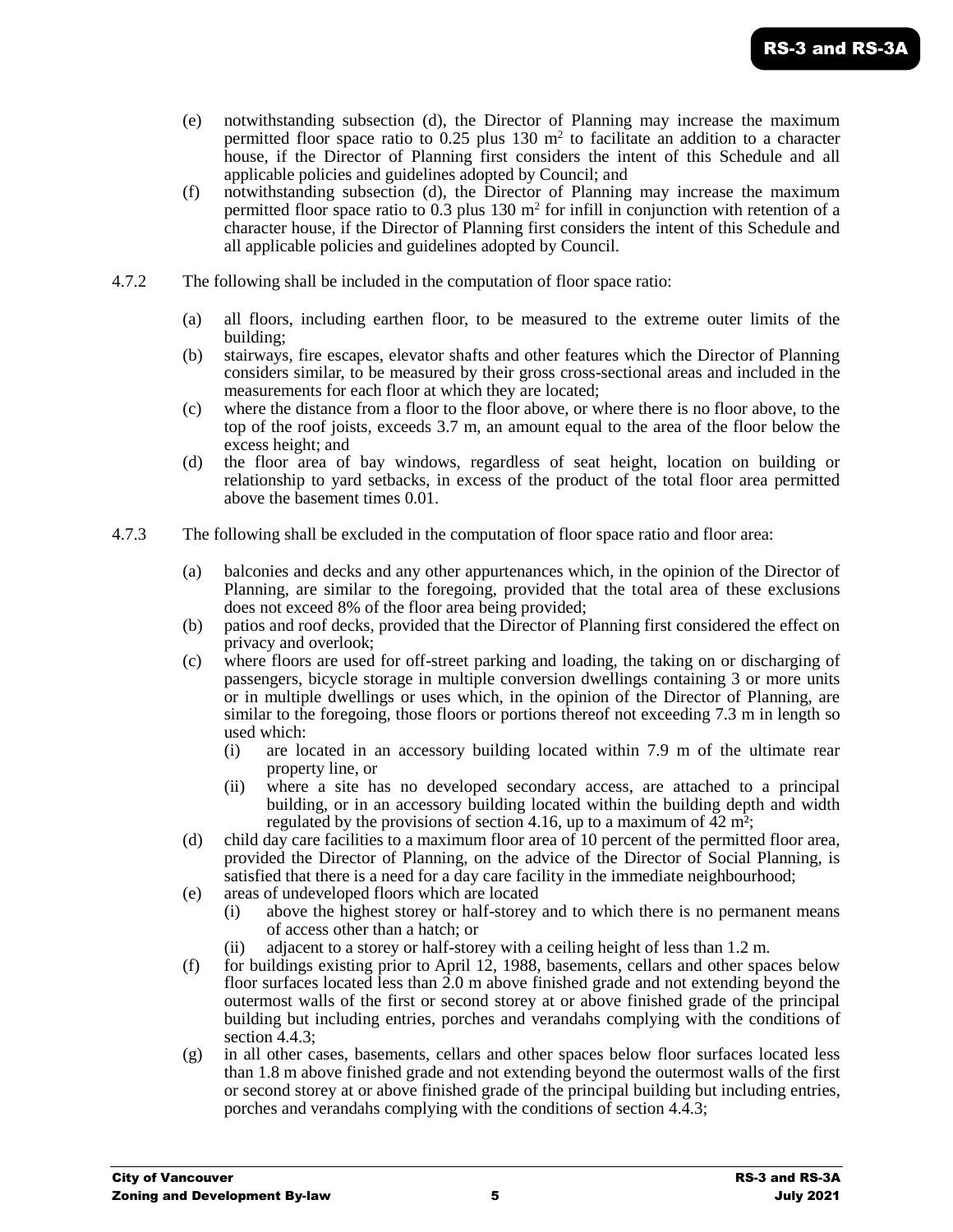- (h) entries, porches and verandahs and covered porches above the first storey, provided that:
	- (i) they face a street or a rear property line and entries, porches and verandahs are located at the basement or first storey;
	- (ii) the side facing the street or rear property line is open or protected by guards that do not exceed the required minimum height,
	- (iii) the total area being excluded when combined with the balcony and deck exclusions under subsection 4.7.3(a), does not exceed 13% of the floor area being provided, and
	- (iv) the ceiling height, excluding roof structures, of the total area being excluded does not exceed 3.1 m measured from the entry, porch or verandah floor;
- (i) unconditioned floor areas with a ceiling height or height to the underside of joists of less than 2.0 m, located below the floors of entries, porches and verandahs complying with subsection 4.7.3(h), to which there is no access from the interior of the building; and
- (j) the floor area of a laneway house.
- 4.7.4 In the case of a corner site, where the rear property line of a site adjoins, without the intervention of a lane, the side yard of a site in an R District, the Director of Planning may vary the provisions of section 4.7 to permit the exclusion of floor space used for off-street parking in the principal building up to a maximum of 42 m².

#### **4.8 Site Coverage**

- 4.8.1 The maximum site coverage for buildings shall be 35 percent of the site area.
- 4.8.2 For the purpose of this section, site coverage for buildings shall be based on the projected area of the outside of the outermost walls of all buildings and includes carports, but excludes steps, eaves, balconies and decks.
- 4.8.3 Except where the principal use of the site is a parking area, the maximum site coverage for any portion of the site used as parking area shall be 30%.
- 4.8.4 The area of impermeable materials, including building coverage, shall not exceed 60 percent of the total site area except that where developed secondary vehicular access to a site is not available, the Director of Planning may exclude from the area of impermeable materials an amount not exceeding:
	- (a) for the first parking space, the product of the distance, in metres as measured along the driveway centre line, from the point where the driveway crosses the property boundary to the point where it meets the nearest side of the approvable parking space times 3.1 m; and
	- (b) for each additional parking space, 67 m² to accommodate vehicular access and manoeuvring.
- 4.8.5 For the purposes of section 4.8.4, the following materials shall be considered impermeable: the projected area of the outside of the outermost walls of all buildings, including carports, entries, porches and verandahs; asphalt; concrete; brick; stone; and wood.
- 4.8.6 Notwithstanding section 4.8.5, gravel, river rock less than 5 cm in size, wood chips, bark mulch, and other materials which, in the opinion of the Director of Planning, have fully permeable characteristics when in place installed on grade with no associated layer of impermeable material (such as plastic sheeting) that would impede the movement of water directly into the soil below, are excluded from the area of impermeable materials.
- 4.8.7 The Director of Planning may vary section 4.8.4 for buildings existing prior to May 30, 2000 to a maximum of 70 percent impermeable materials site coverage provided that:
	- (a) the percentage of the site covered by existing impermeable materials is not increased by the proposed development;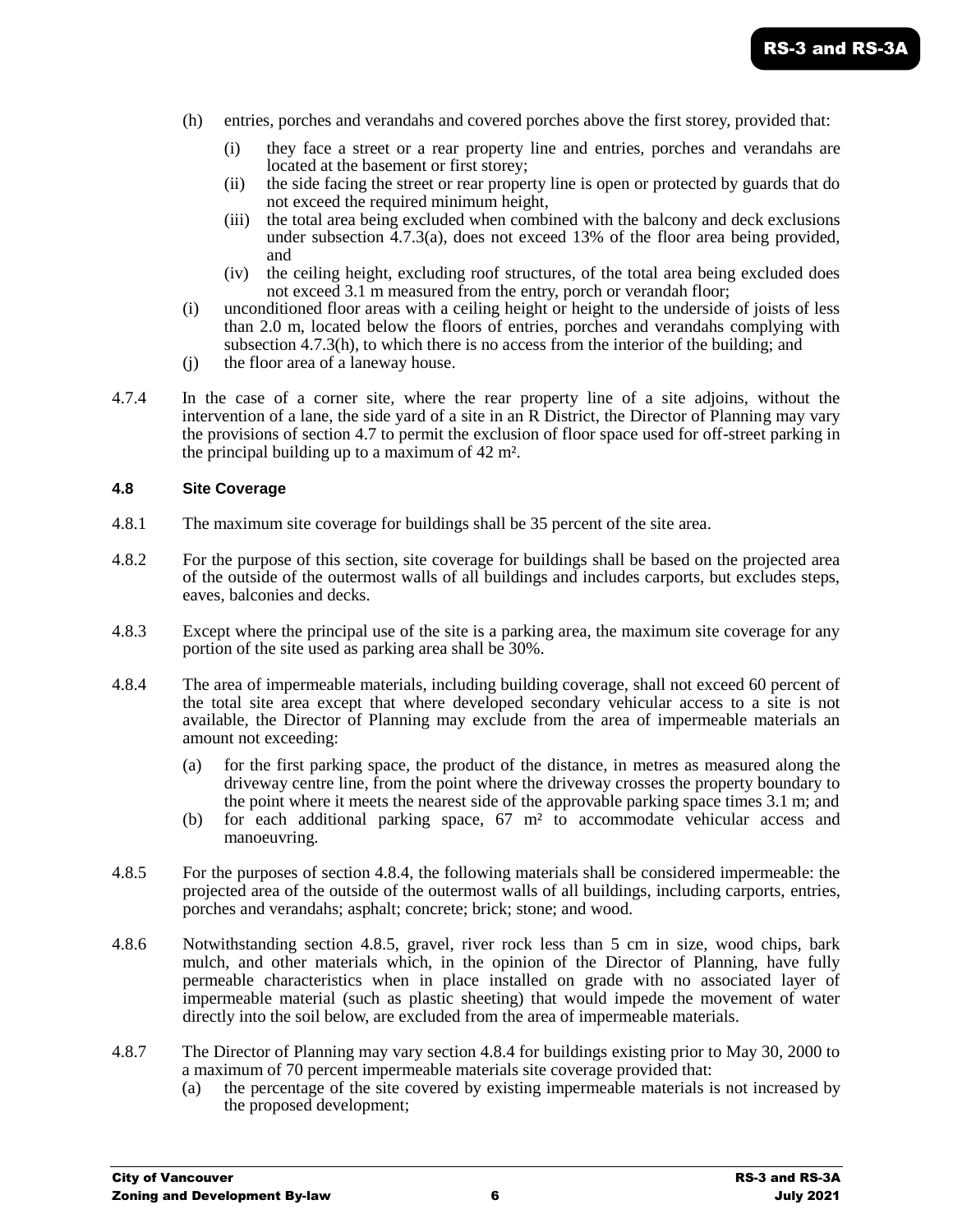- (b) the Director of Planning considers the advice of the City Engineer; and
- (c) the Director of Planning considers all applicable policies and guidelines adopted by Council.

## **4.9 to (Reserved)**

**4.15**

#### **4.16 Building Depth and Width**

- 4.16.1 For the purpose of this section, building depth shall mean the distance from the required front yard, measured in a straight line to a point directly opposite thereto along the exterior wall, including projections, facing the rear yard, except that where an existing building encroaches into the required front yard, the distance shall be measured from the front exterior wall rather than the required front yard.
- 4.16.2 The maximum building depth shall not exceed 40 percent of the depth of the site.
- 4.16.3 Projections into front yards permitted under section 4.4.3 shall not be included in the calculation of building depth.
- 4.16.4 For the purpose of this section, building width shall mean the distance from an exterior wall of the principal or accessory building facing a side yard, measured in a straight line to a point directly opposite thereto along the exterior wall of the principal or accessory building facing the opposite side yard, except that for purposes of this calculation, the exterior wall shall be deemed to be a straight line perpendicular to the required front yard, and extending from the front yard to the rear yard.
- 4.16.5 The maximum building width shall not exceed 70 percent of the width of the site.

#### **4.17 External Design**

- 4.17.1 For the purpose of section 4.17, a front entrance means a door located on that part of a building facing the front yard and located at or within 1.8 m of grade or connected to grade by stairs, a ramp or other means.
- 4.17.2 There shall be no more than:
	- (a) one separate and distinct front entrance to a one-family dwelling; and
	- (b) two separate and distinct front entrances to a one-family dwelling with secondary suite.
- 4.17.3 (Reserved)
- 4.17.4 The surface of the ground adjoining a building can be lowered only for the purpose of providing:
	- (a) a window well for a basement or a cellar, provided that the lowered surface does not extend more than 1.0 m from the surface of a wall;
	- (b) A sunken entrance for a basement, provided that:
		- (i) the portion of the building abutting the lowered surface faces either the front street or the rear property line,
		- (ii) the lowered surface does not extend more than 3.1 m into the required front or rear yard, measured from the street-facing wall and including stair runs or vertical change in grade between the basement and the existing grade, and
		- (iii) the sum of the widths of all lowered surfaces abutting the building is not greater than half the width of the building or 4.6 m, whichever is the lesser; or
	- (c) a sunken entrance for a cellar in buildings existing prior to June 23, 2020, provided that: